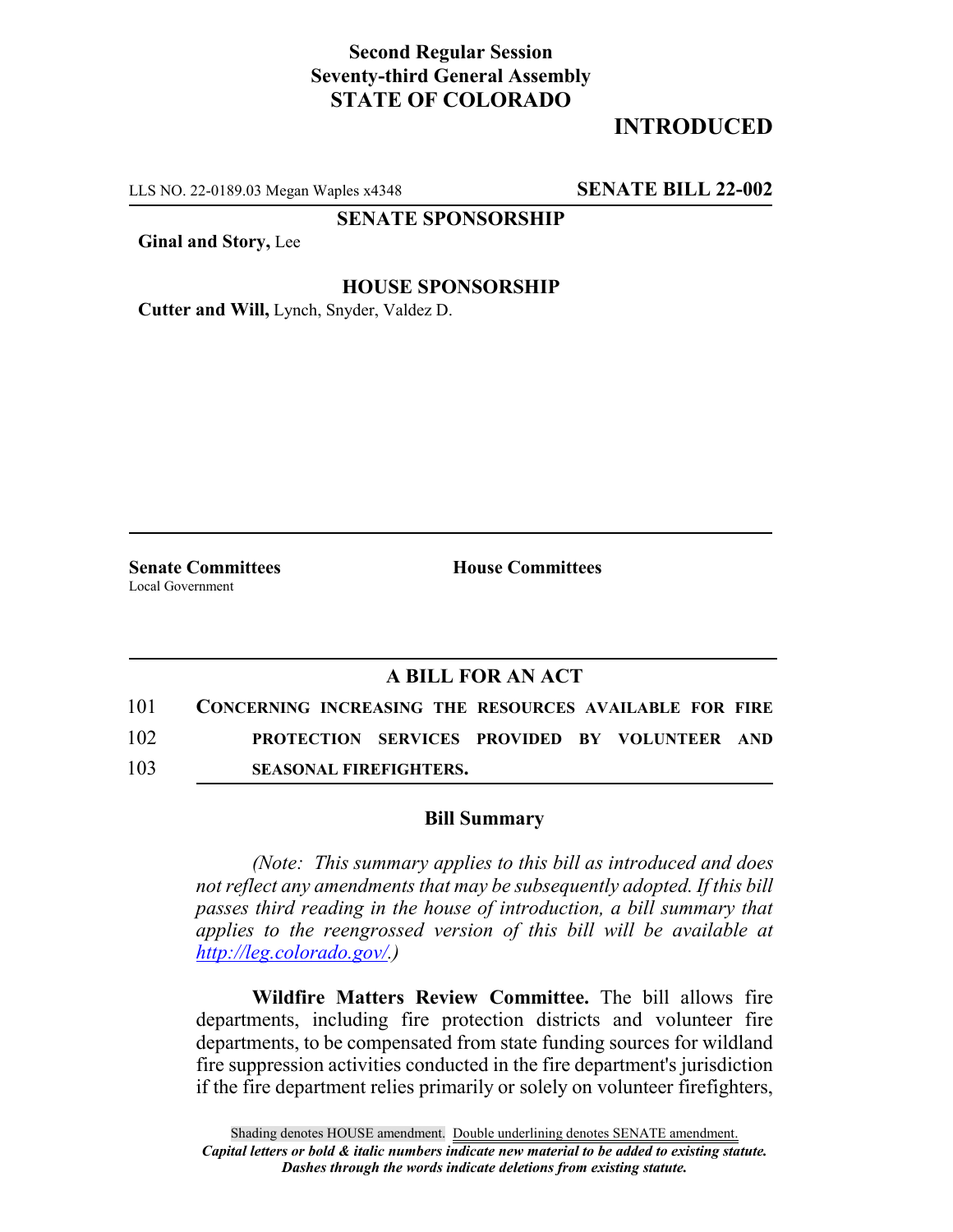the fire exceeds the department's capacity to extinguish or control, and the period of mutual aid has ended. The fire department must use money received to compensate volunteer firefighters in accordance with guidelines adopted by the division of fire prevention and control (division) in the annual wildfire preparedness plan. Boards of county commissioners are authorized to reimburse fire departments from county funds for wildland fire suppression activities conducted within the fire department's jurisdiction in the same circumstances.

The bill amends the existing local firefighter safety and disease prevention fund grant program (program) to allow grants to be spent to provide access to mental health services for seasonal and volunteer firefights involved in wildland fire suppression in addition to purchasing equipment and providing training. The bill requires the program to give priority in awarding grants to governing bodies and volunteer fire departments that:

- ! Have lost tax revenues as a result of decreased assessment values due to a wildland fire within their jurisdiction in the previous 5 years;
- Rely solely or primarily on volunteer firefighters and serve communities affected by wildland fires; or
- Demonstrate the greatest need for additional funding to ensure the safety of volunteer and seasonal firefighters.

The general assembly is required to annually appropriate \$5 million to the program and may appropriate additional money as necessary to meet the needs of governing bodies and volunteer fire departments. On or before September 1, 2032, the staff of the joint budget committee is required to report on whether the amount of the annual appropriation should be adjusted based on current needs.

In addition, the division may use money in the firefighter safety and disease prevention fund to reimburse mental and behavioral health-care specialists for services provided to firefighters who have served as volunteer or seasonal wildland firefighters, in accordance with rules adopted by the division.

1 *Be it enacted by the General Assembly of the State of Colorado:*

2 **SECTION 1.** In Colorado Revised Statutes, 24-33.5-1220, **add**

- 3 (6) as follows:
- 

4 **24-33.5-1220. Funds available - emergency fire fund - wildland**

- 5 **fire equipment repair fund wildland fire cost recovery fund -**
- 6 **creation gifts, grants, and donations authorized rules.**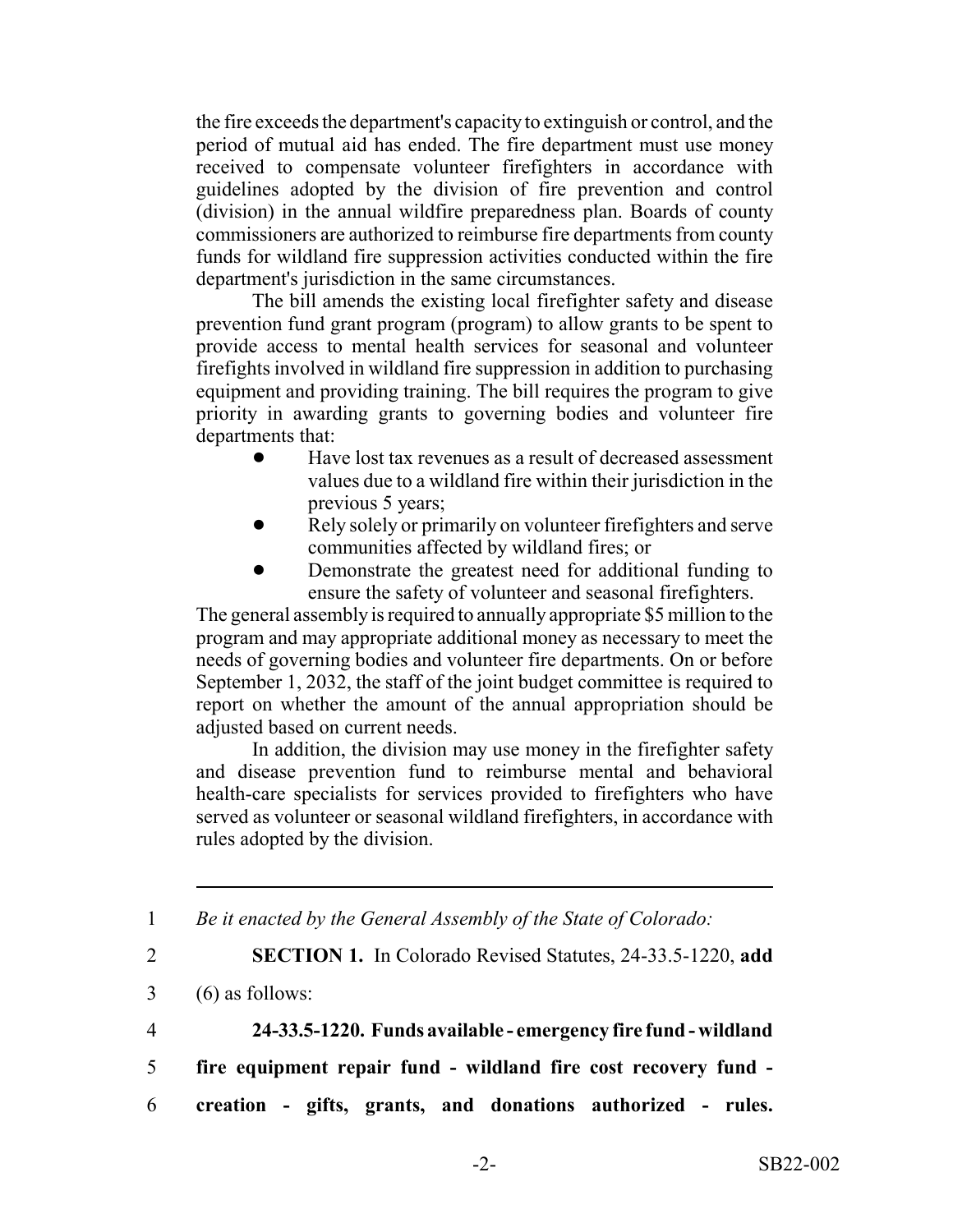(6) (a) NOTWITHSTANDING ANY OTHER PROVISION OF LAW, A FIRE DEPARTMENT IS ELIGIBLE FOR REIMBURSEMENT FOR WILDLAND FIRE SUPPRESSION ACTIVITIES WITHIN THE JURISDICTION OR DESIGNATED BOUNDARIES OF THE FIRE DEPARTMENT FROM THE GOVERNOR'S EMERGENCY FUND, THE EMERGENCY FIRE FUND, AND THE WILDLAND COST RECOVERY FUND IF:

 (I) THE FIRE DEPARTMENT RELIES SOLELY OR PRIMARILY ON VOLUNTEER FIREFIGHTERS TO PROVIDE FIRE PROTECTION SERVICES, AS DETERMINED UNDER GUIDELINES ADOPTED BY THE DIVISION IN THE ANNUAL WILDFIRE PREPAREDNESS PLAN REQUIRED BY SECTION  $24-33.5-1227(2)(a);$ 

 (II) THE WILDLAND FIRE EXCEEDS THE CAPABILITIES OF THE FIRE 13 DEPARTMENT TO CONTROL OR EXTINGUISH; AND

14 (III) THE MUTUAL AID PERIOD FOR THAT FIRE HAS ENDED.

 (b) THE FIRE DEPARTMENT MUST USE MONEY RECEIVED PURSUANT TO THIS SUBSECTION (6) TO COMPENSATE VOLUNTEER FIREFIGHTERS PURSUANT TO GUIDELINES ADOPTED BY THE DIVISION IN THE ANNUAL WIDLFIRE PREPAREDNESS PLAN REQUIRED BY SECTION 24-33.5-1227  $(2)(a)$ .

20 (c) THE DIVISION AND EACH COUNTY SHERIFF'S OFFICE SHALL MODIFY ANY INTERGOVERNMENTAL AGREEMENTS GOVERNING REIMBURSEMENT FOR WILDLAND FIRE SUPPRESSION ACTIVITIES AS NECESSARY TO ALLOW REIMBURSEMENT IN ACCORDANCE WITH THIS 24 SUBSECTION (6).

25 (d) THE DIRECTOR MAY PROMULGATE RULES AS NECESSARY TO 26 IMPLEMENT THIS SUBSECTION (6).

**SECTION 2.** In Colorado Revised Statutes, 24-33.5-1226,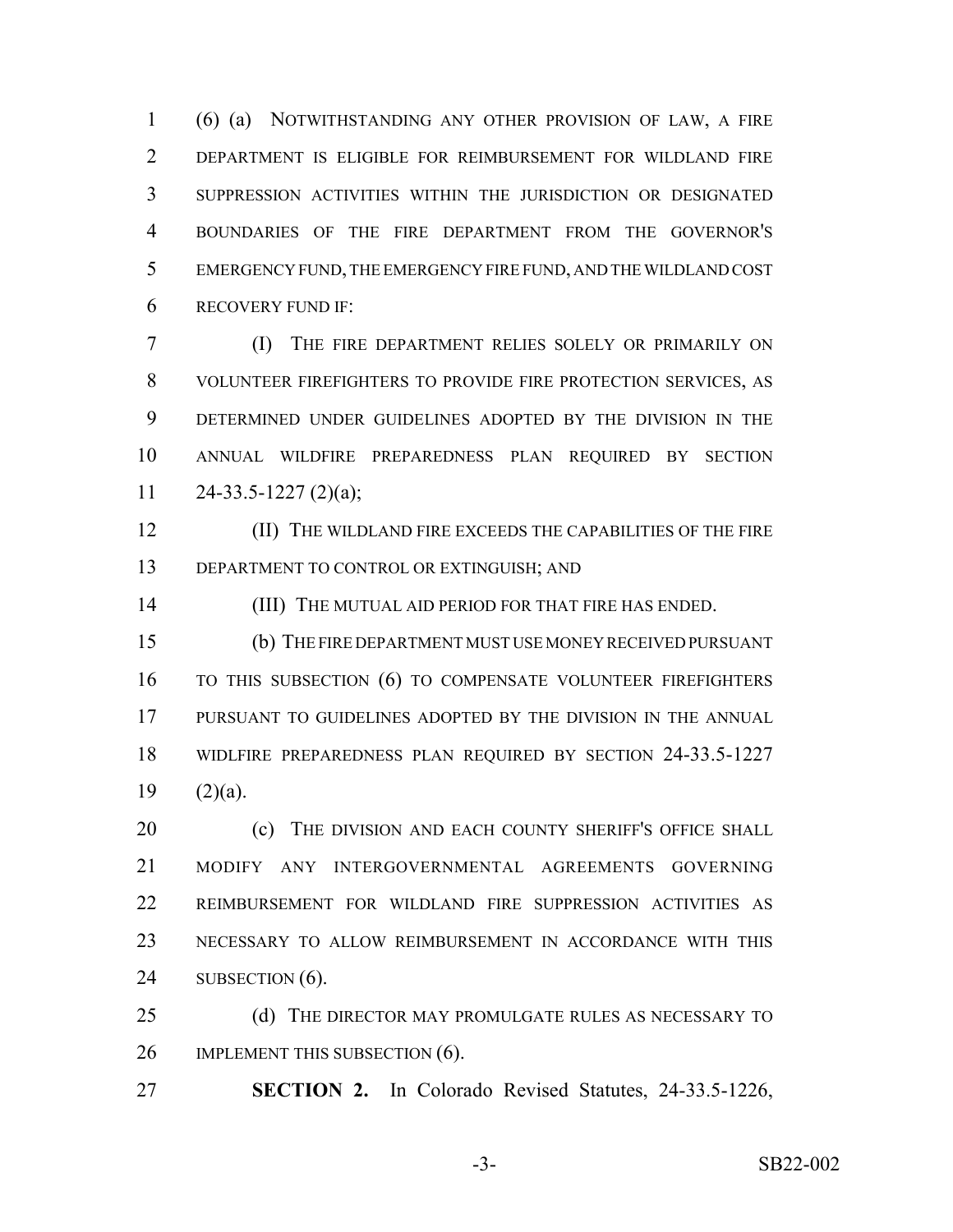**amend** (2.5) as follows:

 **24-33.5-1226. Wildfire emergency response fund - creation - gifts, grants, and donations authorized - rules.** (2.5) In addition to any other purpose for the use of money in the wildfire emergency 5 preparedness RESPONSE fund specified in this section, the division may use money in the fund to provide wildfire suppression assistance to county sheriffs, municipal fire departments, or fire protection districts throughout the state at no cost to such entities pursuant to annual guidelines published by the division in the wildfire preparedness plan required by section 24-33.5-1227 (2)(a).

 **SECTION 3.** In Colorado Revised Statutes, 24-33.5-1231, **amend** (1), (2), (3) introductory portion, (3)(a), (3)(b), and (4); and **add** (3.5) as follows:

 **24-33.5-1231. Local firefighter safety and disease prevention fund - creation - grants - rules.** (1) There is hereby created in the state treasury the local firefighter safety and disease prevention fund. The fund 17 consists of all moneys MONEY that may be appropriated OR TRANSFERRED 18 to the fund by the general assembly and all private and public moneys 19 MONEY received through gifts, grants, or donations that are IS transmitted to the state treasurer and credited to the fund. The state treasurer shall 21 credit all interest earned from the investment of moneys MONEY in the 22 fund to the fund. The moneys MONEY in the fund are IS hereby continuously appropriated to the division for the purposes indicated in 24 this section. Any moneys MONEY not expended at the end of each fiscal 25 year remain REMAINS in the fund and shall not be transferred to or revert to the general fund.

27 (2) (a) The division shall use the moneys MONEY in the fund to: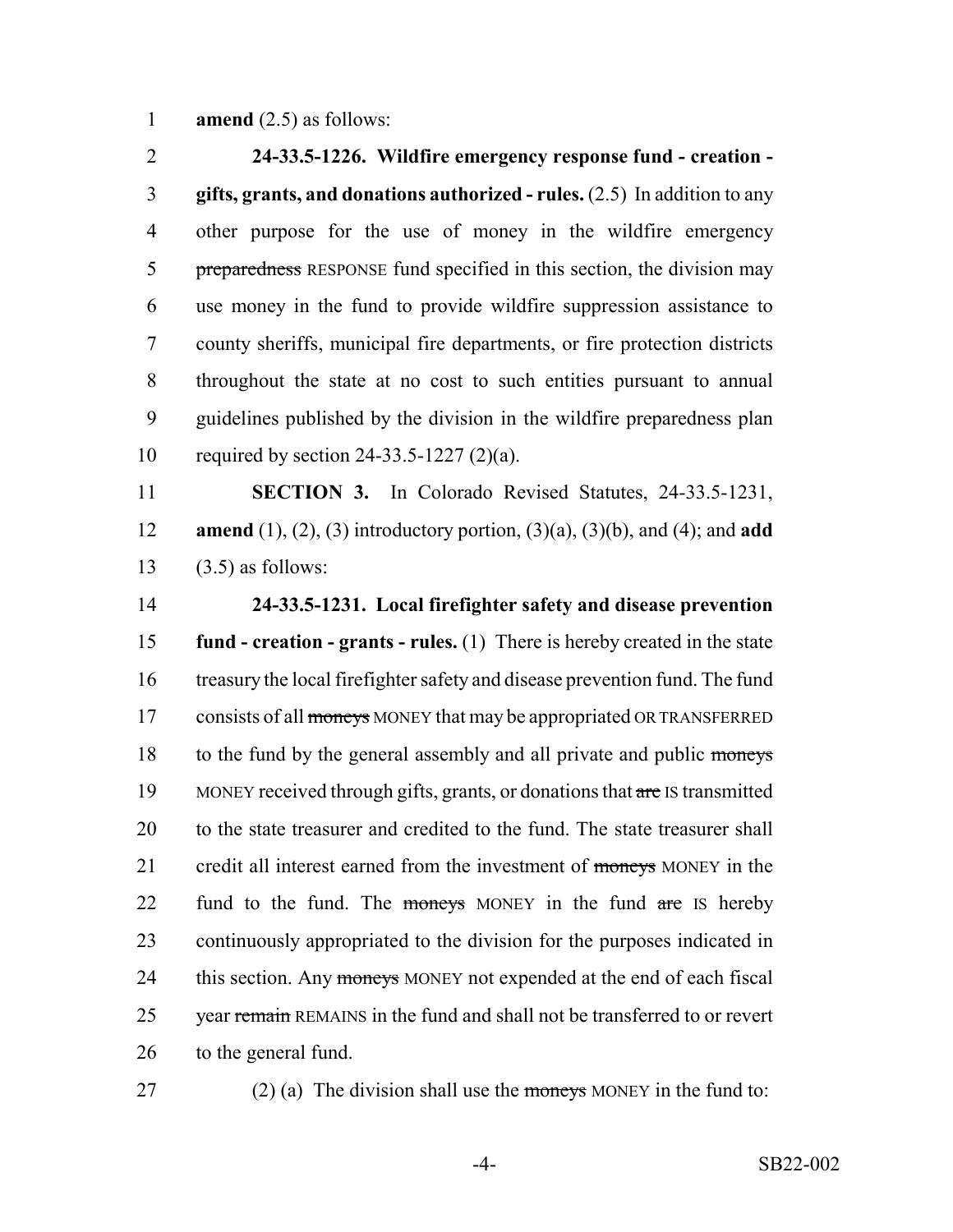(I) Award need-based grants to governing bodies and volunteer fire departments to provide funding or reimbursement for:

3 (A) PURCHASING equipment and OR REPLACING DAMAGED OR OBSOLETE EQUIPMENT, INCLUDING THE COSTS OF DISPOSAL OF DAMAGED AND OBSOLETE EQUIPMENT;

 (B) PROVIDING training designed to increase firefighter safety and prevent occupation-related diseases; AND

 (C) PROVIDING ACCESS TO BEHAVIORAL AND MENTAL HEALTH-CARE SERVICES FOR SEASONAL AND VOLUNTEER FIREFIGHTERS INVOLVED IN WILDLAND FIRE SUPPRESSION; AND

 (II) REIMBURSE MENTAL AND BEHAVIORAL HEALTH-CARE SPECIALISTS WHO PROVIDE SERVICES TO FIREFIGHTERS WHO HAVE PROVIDED DOCUMENTATION TO THE SPECIALIST THAT THEY HAVE SERVED AS A VOLUNTEER OR SEASONAL WILDLAND FIREFIGHTER IN COLORADO, PURSUANT TO RULES ADOPTED BY THE DIVISION.

 (b) The division may expend up to three percent per year from the 17 fund for its direct and indirect costs in administering the grant program PROGRAMS AUTHORIZED BY THIS SECTION. The general assembly intends that the need-based grants from the fund are in addition to, and do not supplant, other sources of funding regarding firefighting.

21 (3) The director shall promulgate rules governing THE REIMBURSEMENT OF MENTAL AND BEHAVIORAL HEALTH-CARE SPECIALISTS AND the award of grants pursuant to subsection (2) of this section, including consideration of:

 (a) The recommendations of the fire service training, certification, and firefighter safety advisory board, created in section 24-33.5-1204 (1), concerning the grant application process, funding priorities, and the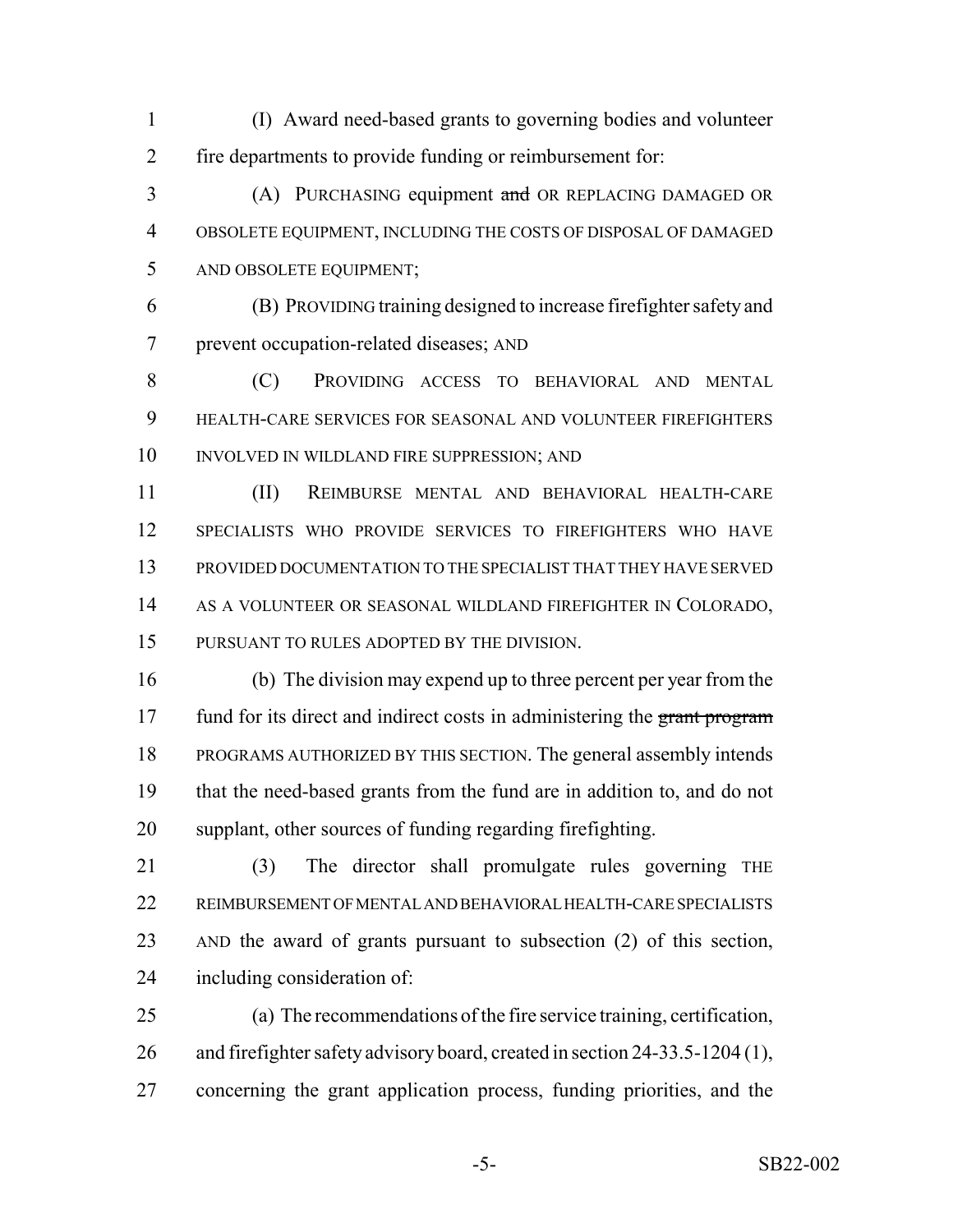criteria for awarding grants, SUBJECT TO THE REQUIREMENTS OF 2 SUBSECTION (3.5) OF THIS SECTION;

 (b) How to structure the grant application process, which must include a merit-based, peer-review process with grant reviewers from the Colorado state fire chiefs, Colorado professional fire fighters association, 6 and the Colorado state fire fighters association, AND INDIVIDUALS WITH EXPERIENCE AS VOLUNTEER FIREFIGHTERS in equal representation. The peer reviewers shall make recommendations to the director on the award of grants under the program.

 (3.5) IN AWARDING GRANTS, THE DIVISION SHALL GIVE PRIORITY TO GOVERNING BODIES AND VOLUNTEER FIRE DEPARTMENTS THAT:

 (a) RELY PRIMARILY OR SOLELY ON VOLUNTEER FIREFIGHTERS AND 13 ARE SERVING COMMUNITIES AFFECTED BY WILDLAND FIRES;

 (b) DEMONSTRATE A LOSS OF TAX REVENUE DUE TO DECREASED ASSESSMENT VALUES AS A RESULT OF A WILDLAND FIRE IN THE FIRE DEPARTMENT'S JURISDICTION IN THE PREVIOUS FIVE YEARS; OR

 (c) DEMONSTRATE THE GREATEST NEED FOR ADDITIONAL FUNDING TO ENSURE THE SAFETY OF VOLUNTEER AND SEASONAL FIREFIGHTERS.

19 (4) (a) (I)  $\Theta$ n July 1, 2018, the state treasurer shall transfer two 20 hundred fifty thousand dollars from the general fund to the fund FOR EACH FISCAL YEAR, THE GENERAL ASSEMBLY SHALL APPROPRIATE FIVE 22 MILLION DOLLARS FROM THE GENERAL FUND TO THE FUND FOR THE IMPLEMENTATION OF THIS SECTION. THE GENERAL ASSEMBLY MAY APPROPRIATE ADDITIONAL MONEY TO THE FUND AS NECESSARY TO MEET 25 THE NEEDS OF FIRE DEPARTMENTS ACROSS THE STATE.

26 (II) ON OR BEFORE SEPTEMBER 1, 2032, THE STAFF OF THE JOINT BUDGET COMMITTEE SHALL REVIEW THE IMPLEMENTATION OF THE GRANT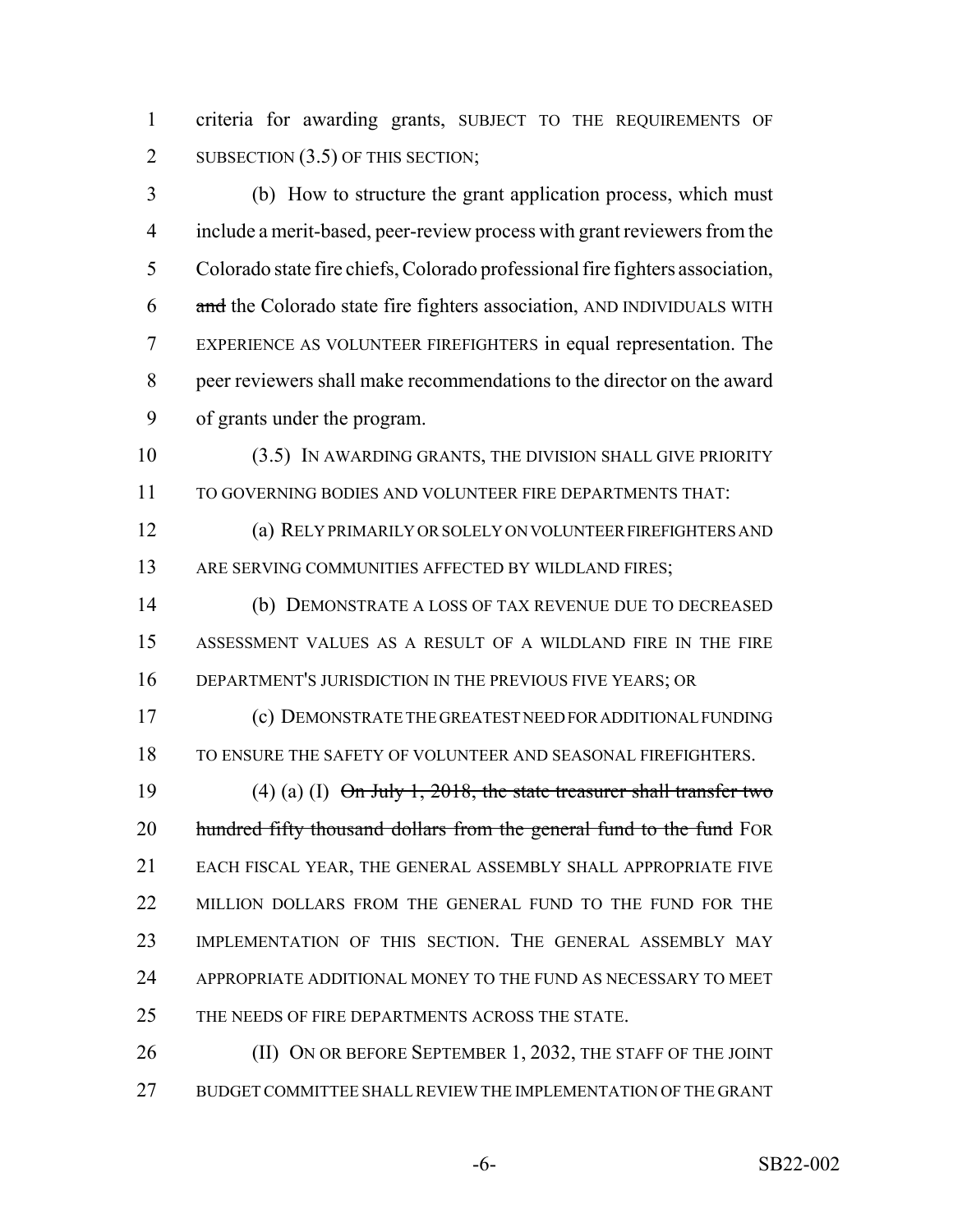PROGRAM AND MAKE A RECOMMENDATION TO THE JOINT BUDGET COMMITTEE AND TO THE WILDFIRE MATTERS REVIEW COMMITTEE OR ANY SUCCESSOR COMMITTEE AS TO WHETHER THE ANNUAL APPROPRIATION REQUIRED BY SUBSECTION (4)(a)(I) OF THIS SECTION SHOULD BE ADJUSTED BASED ON THE CURRENT NEEDS OF FIRE DEPARTMENTS ACROSS THE STATE. (b) SUBJECT TO AVAILABLE APPROPRIATIONS, the division shall 7 use this money to make AWARD grants under subsection (2) of AT LEAST 8 ONCE ANNUALLY IN ACCORDANCE WITH this section In no event shall any individual grant be in excess of the amount of twenty-five thousand 10 dollars AND SHALL ALLOW GOVERNING BODIES AND VOLUNTEER FIRE DEPARTMENTS TO SUBMIT APPLICATIONS THROUGHOUT THE YEAR ON AN 12 AS-NEEDED BASIS DUE TO EMERGENT CIRCUMSTANCES.

 **SECTION 4.** In Colorado Revised Statutes, 29-22.5-103, **amend** (1)(d) as follows:

 **29-22.5-103. Wildland fires - general authority and responsibilities.** (1) (d) The fire chief shall not seek reimbursement from 17 the county for expenses incurred by the district for their own apparatus, equipment, and personnel used in containing or suppressing a wildfire occurring on private property within the boundaries of the district, EXCEPT AS PROVIDED IN SECTION 30-10-513 (3)(b).

 **SECTION 5.** In Colorado Revised Statutes, 30-10-513, **amend** (3) as follows:

 **30-10-513. Duties of sheriff - coordination of fire suppression efforts for forest, prairie, or wildland fire - expenses.** (3) (a) The board of county commissioners of any county may allow the sheriff, undersheriffs, deputies, municipal or county fire departments, fire protection districts, fire authorities, and such other persons as may be